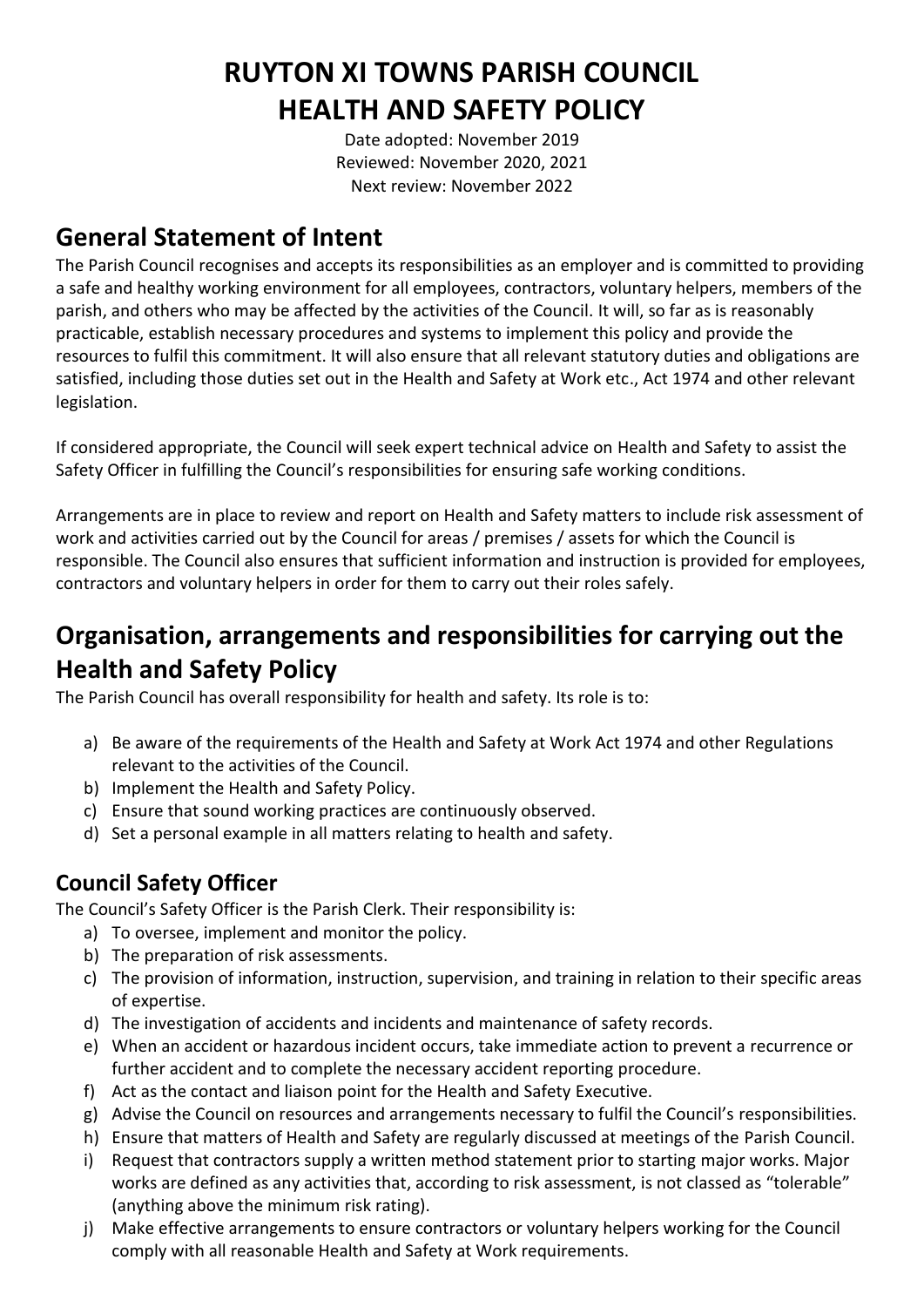- k) Ensure all contractors are given a copy of the Council's Health and Safety at Work Policy.
- l) Ensure that work activities by the Council do not unreasonably jeopardise the health and safety of members of the public.
- m) Liaise with the Council's insurers and ensure the Council is appropriately insured and/or indemnified.
- n) As far as is reasonably practicable, keep up to date with Health and Safety legislation, including Coronavirus legislation affecting Council meetings and activities.

#### **Employees and voluntary workers**

Employees and volunteers have a responsibility to ensure that:

- a) They take reasonable care for their own health and safety, and also that of any other person(s) who may be affected by his or her acts or omissions.
- b) Report to the Parish Clerk any hazards that may present a risk to themselves or to others.

The Parish Clerk when working from home:

a) Should not allow members of the public to visit. Alternative arrangements at an agreed venue, which should include having a Councillor in attendance, must be made.

#### **Volunteers** with appropriate experience:

- a) May carry out less hazardous work and will be covered by the Parish Council's insurance, but only if they are working at the sole request of and under the sole control of the Parish Council.
- b) Where tools are required, they must belong to the Parish Council or be on hire from a bona fide company. Volunteers using their own tools should have the Parish Council's consent to use them, and if requested provide evidence of certification and competency training. Volunteers using own tools in these circumstances are not covered under the Parish Council's insurance for loss or damage.
- c) Volunteers must use appropriate footwear and, if necessary, wear safety goggles.
- d) Volunteers must not work at height using long ladders. Working at height is defined as anything above a height of 1.2m (4ft).

#### **Contractors**

- a) Fully co-operate with the aims and requirements of the Health and Safety at Work Policy and comply with respective Codes of Practice, risk assessments, method statements and work instructions.
- b) Confirm that they have their own Health and Safety policy for their staff which is available on site. Where a written H&S policy is not in place (for contractors with fewer than 5 employees), a written system of work or method statement for the specific task should be in place.
- c) Provide evidence of their own public liability insurance cover, including details of insurer, policy number and expiry date. There should also be an Indemnity to the Parish Council as Principal.
- d) Take reasonable care for their own Health and Safety, to use appropriate personal protective clothing and, where appropriate, ensure that appropriate First Aid materials are available.
- e) Take reasonable care for the Health and Safety of other people who may be affected by their activities.
- f) Provide evidence of being competent to carry out the work, for example have appropriate qualifications, references, experience.
- g) Confirm that they will not work alone on ladders at height.
- h) Ensure all plant and equipment brought onto site is safe and in good working condition, fitted with necessary guards and safety devices and with any necessary certification being made available for inspection prior to use.
- i) Ensure all power tools or electrical equipment, transformers, generators, extension leads, plugs and sockets comply with the latest British Standards for industrial use and are in good condition. Any